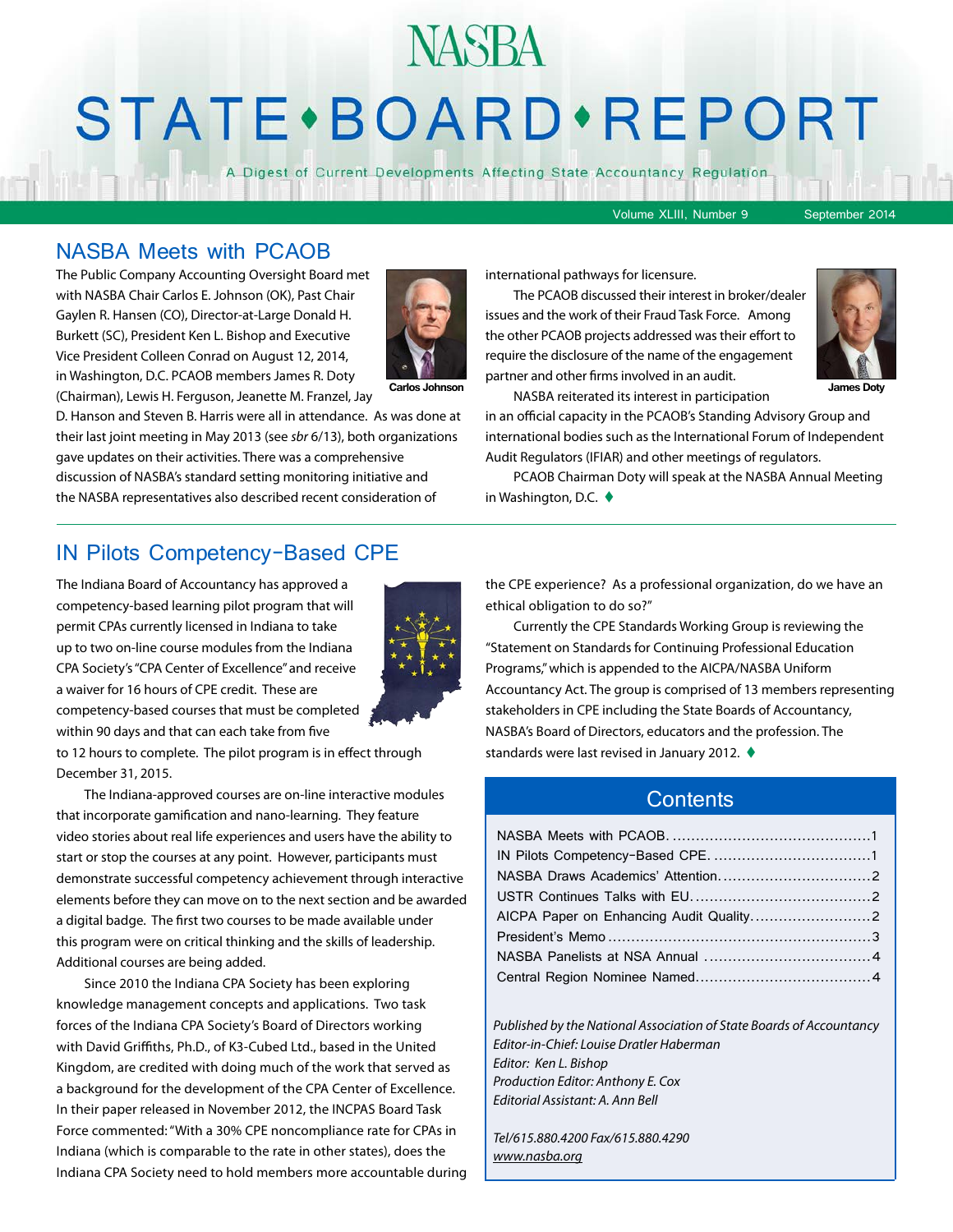#### <span id="page-1-0"></span>NASBA Draws Academics' Attention

NASBA's exhibition at the American Accounting Association's 2014 Annual Meeting, in Atlanta, GA, August 2-6, resulted in 30 new university accounts for NASBA's Accounting Licensing Library as well as more recognition of NASBA and the State Boards by educators. The meeting's theme was "Global Engagements and Perspectives" and the AAA explained that: "Continuing to become more global means embracing varied perspectives, and having global impact and reach for our teaching, research and service to the profession." The event drew a reported 3,900 attendees, including academics and others interested in the accounting profession and education. NASBA was represented at the meeting by NASBA Chair Carlos Johnson, NASBA Director of International Evaluation Services James Suh, NASBA Chief Relationship Officer Alfonzo Alexander plus NASBA staff members involved in the NASBA Report on the CPA Examination, compliance services and the Center for the Public Trust.

"Reaching out to the educational community is one element of the branding effort that is so important for NASBA and the State Boards," NASBA Chair Johnson said. "We need to hear from educators and they need to hear from us. Just as we encourage Boards to reach out to their local colleges and universities, we are raising the public and academic awareness of State Boards and NASBA nationally with exhibition space and presentations at this well-attended conference."

At the AAA meeting, Mr. Alexander facilitated a panel discussion

featuring the 2013 grant recipients of NASBA's Accounting Education Research Program, who had addressed the NASBA Regional Meetings in June 2014. He also announced the 2014 NASBA grant recipients (see *sbr* 6/14). Mr. Suh led a question and answer session for professors and department heads interested in finding out more about NASBA's CPA Examination custom reporting tools.

In addition, prior to the AAA meeting, Chair Johnson, Vice Chair Walter C. Davenport (NC), NASBA Diversity Group Chair Tyrone E. Dickerson (VA) and NASBA President Ken Bishop attended the Ph.D. Project dinner honoring those minority students pursuing a Ph.D. at various academic institutions. The Ph.D. Project, of which NASBA is a cosponsor, encourages minorities at the undergraduate level to look at a career in academia.

Next year's AAA Annual Meeting will be in Chicago and NASBA is making plans to participate.  $\blacklozenge$ 

#### NASBA 107th Annual in D.C.

Don't miss out on a memorable NASBA Annual Meeting, November 2-5, 2014 at the JW Marriott in Washington, D.C. Besides NASBA leaders, speakers include: Tommye Barie, Christine Botosan, James Doty, Frank Keating, Dan Montgomery, Cokie Roberts, Paul Stebbins, David Vaudt, Jan Williams and other thought leaders. See www.nasba.org for details.  $\blacklozenge$ 

#### USTR Continues Talks with EU

Members of the U.S. Trade Representative's office will resume discussions of the Transatlantic Trade and Investment Partnership (T-TIP) in September. T-TIP is a comprehensive trade and investment agreement being negotiated between the United States and the European Union. According to the USTR: "T-TIP will be a cutting edge agreement aimed at providing greater compatibility and transparency in trade and investment regulation, while maintaining high levels of health, safety and environmental protection." Negotiations on T-TIP were launched by President Barak Obama and European Council President Herman Van Rompuy and European Commission President José Manuel Barroso in June 2013.

The T-TIP aims for the trade in services are:

• "We seek to obtain improved market access in the EU on

#### AICPA Paper on Enhancing Audit Quality

The AICPA is seeking input from all stakeholders on a discussion paper entitled "Enhancing Audit Quality: Plans and Perspectives for the U.S. CPA Profession," released on August 7, 2014. The paper covers the AICPA's short-term and long-term plans to address quality issues related to financial statement audits of private entities. Among the significant changes included are:

- Release a rigorous, profession-wide competency framework that has been validated by experts and regulators.
- Perform more extensive peer review procedures on high-risk and complex areas and engagements.
- Explore ways in which peer review reporting can better articulate information users find meaningful.
- Consider sanctions, including admonishment, suspension or expulsion from AICPA membership, when a firm has failed to

a comrephensive basis, and address the operation of any designated monopolies and state-owned enterprises, as appropriate; and

• "We seek to reinforce transparency, impartiality, and due process with regard to authorizations to supply services, obtain additional disciplines in certain services sectors, and improve regulatory cooperation where appropriate."

NASBA/AICPA International Qualifications Appraisal Board Chair Telford A. Lodden (IA) stated during IQAB's August conference call that the USTR's progress in these negotiations is being monitored for their impact on the accounting profession. IQAB has been attempting to develop mutual recognition agreements with several EU member countries and T-TIP may help the states get to the desired MRAs.  $\blacklozenge$ 

provide the AICPA Peer Review Program with a complete list of engagements that should be subject to review. The AICPA's action would be reported to the appropriate regulators. The Enhancing Audit Quality (EAQ) initiative was launched by the AICPA in May and is to take a two-phased approach. Phase 1 involves efforts to improve quality in the near term and Phase 2 covers transformation of the current peer review program into a practice monitoring process that couples technology with human oversight.

A second paper, covering practice monitoring of the future, is to be issued by the AICPA in the fall, as was announced at the NASBA Regional Meetings by AICPA Senior Vice President Susan S. Coffey.

Twenty-nine questions are posed in the current EAQ discussion paper and feedback is requested by November 7, 2014. NASBA will be commenting on the paper.  $\blacklozenge$ 

en' bitain der kind bitail den uder kind bitain der kind benömen betrach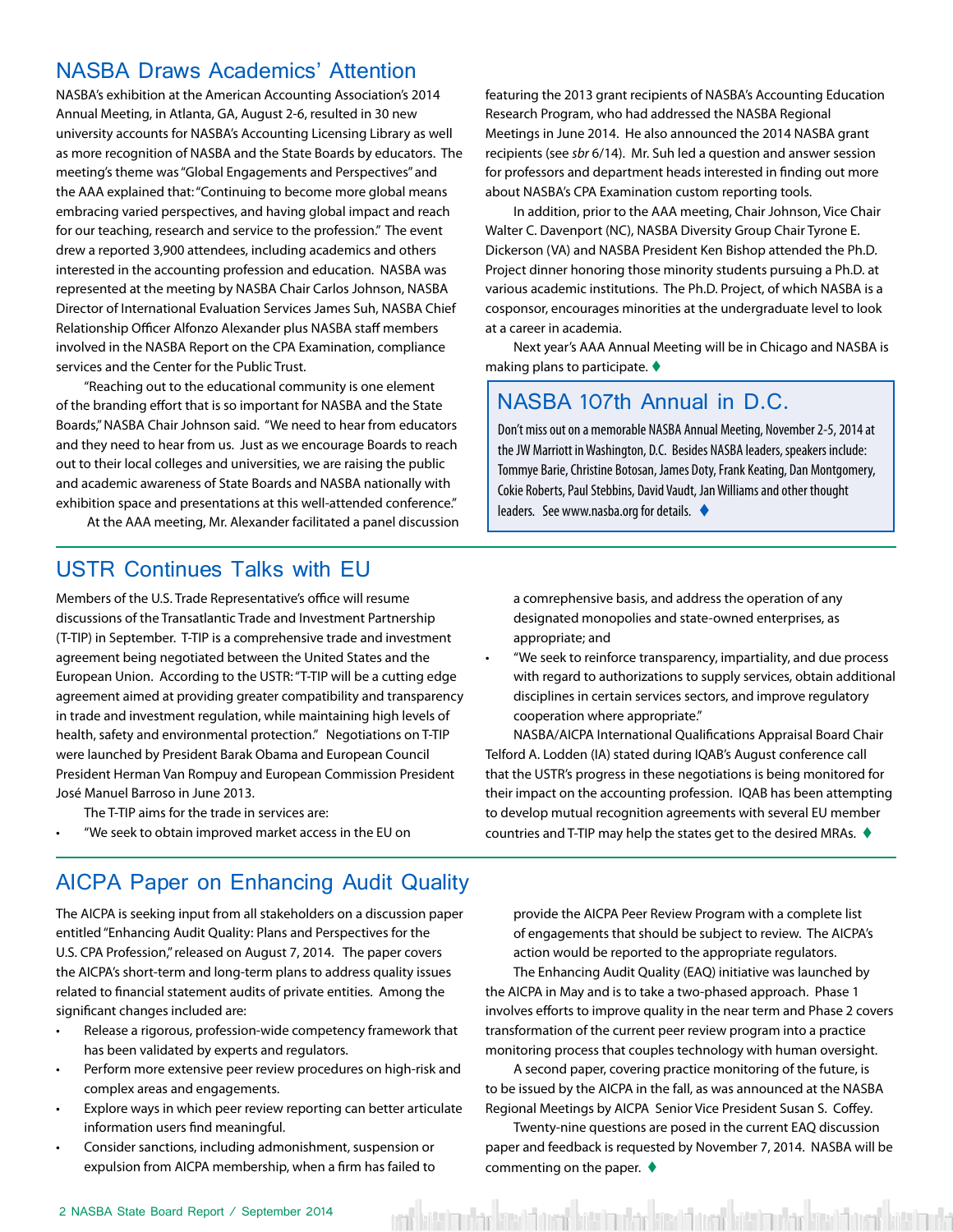## PRESIDENT'S MEMO

## **PLEASE READ!**

Yesterday I was flying home from a NASBA meeting and was lucky enough to get an exit seat on what was among the smallest regional jets I fly on. With my 6'4" frame, the extra leg-room is always appreciated. Just before take-off, the flight attendant came by to advise me and my fellow row passengers, with the privileged status, of our responsibilities. She ended by saying, "please read the pamphlet that explains what to do in an emergency." Now, I fly over a hundred trips a year, so I consider myself a subject matter expert on exit row responsibilities, and therefore, saw no need to read the bright yellow pamphlet with "PLEASE READ" plainly showing. However, it was evident that the diligent attendant was going nowhere until I pulled out and read the 'important' information. As we were taking off, I was thinking about potential topics for this month's *President's Memo* and what thoughts or content would be something that I wish you would "please read."



**Ken L. Bishop President & CEO**

I am often amazed and pleased by the number of NASBA constituents who comment on the various topics I have discussed in this venue. Occasionally, someone will comment that after hearing another reader discuss an article, that they dug through the pile of "I may read if I have time stuff" to search for the relevant

*State Board Report* to read the recommended passages. Unlike the accountable flight attendant, I cannot stand over you with arms crossed and a motivational stare, but for this month's topic, I am using the persuasive title "PLEASE READ."

For nearly three years, I have been working to continually enhance the relevancy of NASBA. As I often comment, I truly believe that a strong and relevant NASBA has direct nexus to having strong and relevant Boards of Accountancy. One critical element of success is to be the trusted, collective voice which represents the common interests of all Boards of Accountancy. The NASBA Board of Directors, particularly the eight Regional Directors, play a primary role in that endeavor.

NASBA has been blessed with great volunteers serving as officers and board members. The past year we had a tremendous slate of candidates seeking the Vice Chair and Director-at-Large positions. The number and interests of the candidates is indicative of the relevant organization NASBA has become. However, this year, as in several previous years, it was more challenging to find interested candidates for the Regional Director positions. We certainly ended the process with great candidates, but success was more onerous than it should be.

There is no doubt that the office of Regional Director is of critical importance to the NASBA mission, but it is also among the most rewarding for those that hold the office. This is evident in the fact that nearly every Regional Director seeks re-election for the maximum of three years, and then seeks continued office as Director-at-Large. So why is it so hard to get the initial interests of Board of Accountancy members to run for Regional Director? We intend to find out!

Chair Carlos Johnson appointed a special Nominations Process Task Force to consider this and other questions. The current nominations process was developed in 2004 and the review of the 10 years of implementation is to determine what has worked well and what opportunities exist for improvement. The work is not completed, and it is premature to discuss the early findings, but one point is apparent, we are not doing a good enough job in communicating with state board members about the great opportunities afforded through NASBA Board service.

It is my hope that Boards of Accountancy will "READ THIS," have discussions at board meetings and among themselves, and begin identifying and considering future candidates for Regional Directors well in advance. We will be developing information that discusses the amount of time and effort required for NASBA office holders and board members. We also will communicate the tremendous value the service brings to the profession, to you and to your firm or employer. NASBA's senior volunteers are at the cutting edge of information effecting the profession and are fulfilled by their participation and developed relationships.

Thanks to all who "READ THIS!" I look forward to seeing many of you in Washington, D.C. at what will be a great Annual Meeting.

*Semper ad meliora (Always toward better things).*

on L. Bohop

*— Ken L. Bishop President & CEO*

shumberida dimatit biratisi adalam tarishlarida da kata da biratisi da biratisi da biratisi da biratisi da bir